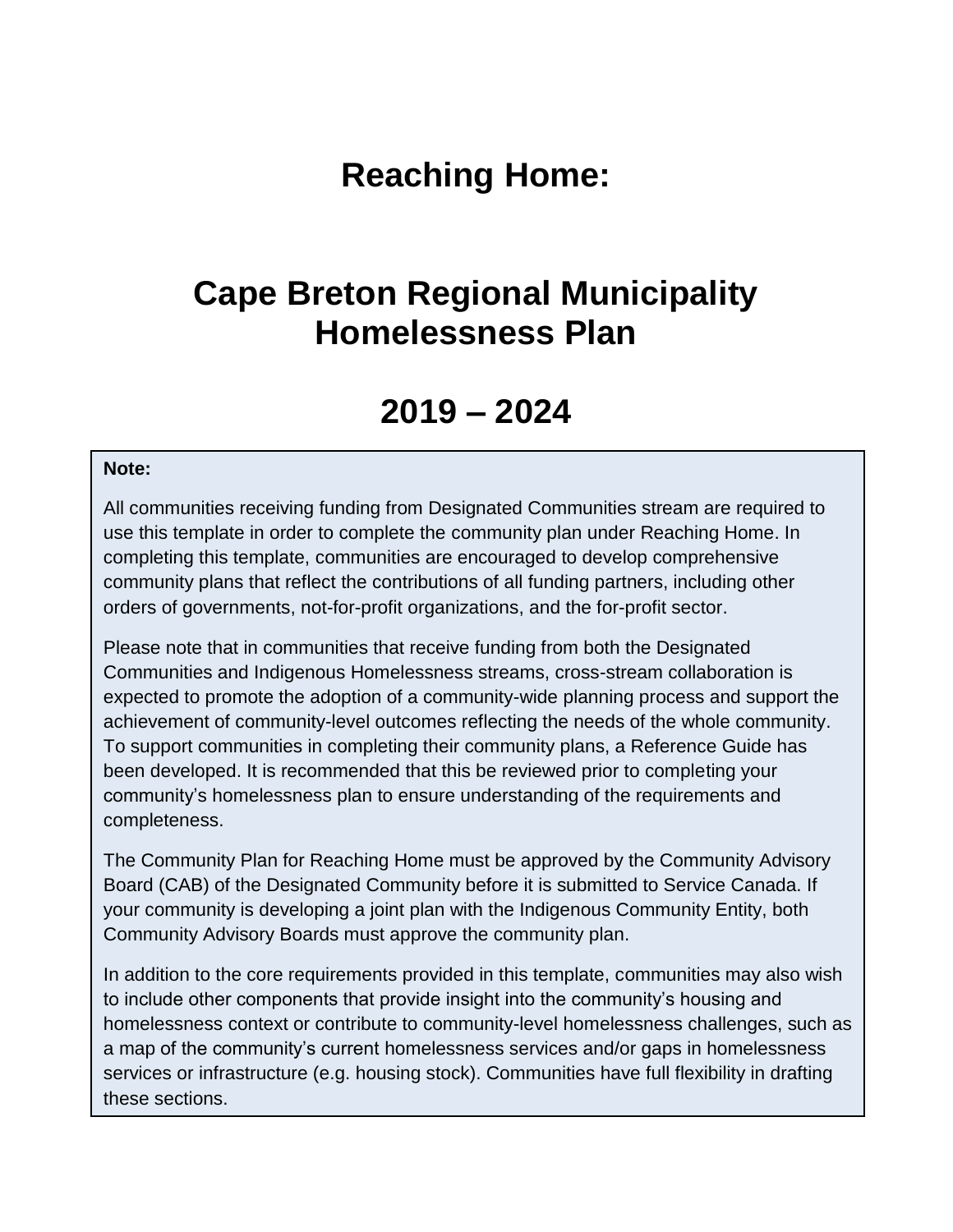# **Table of Contents**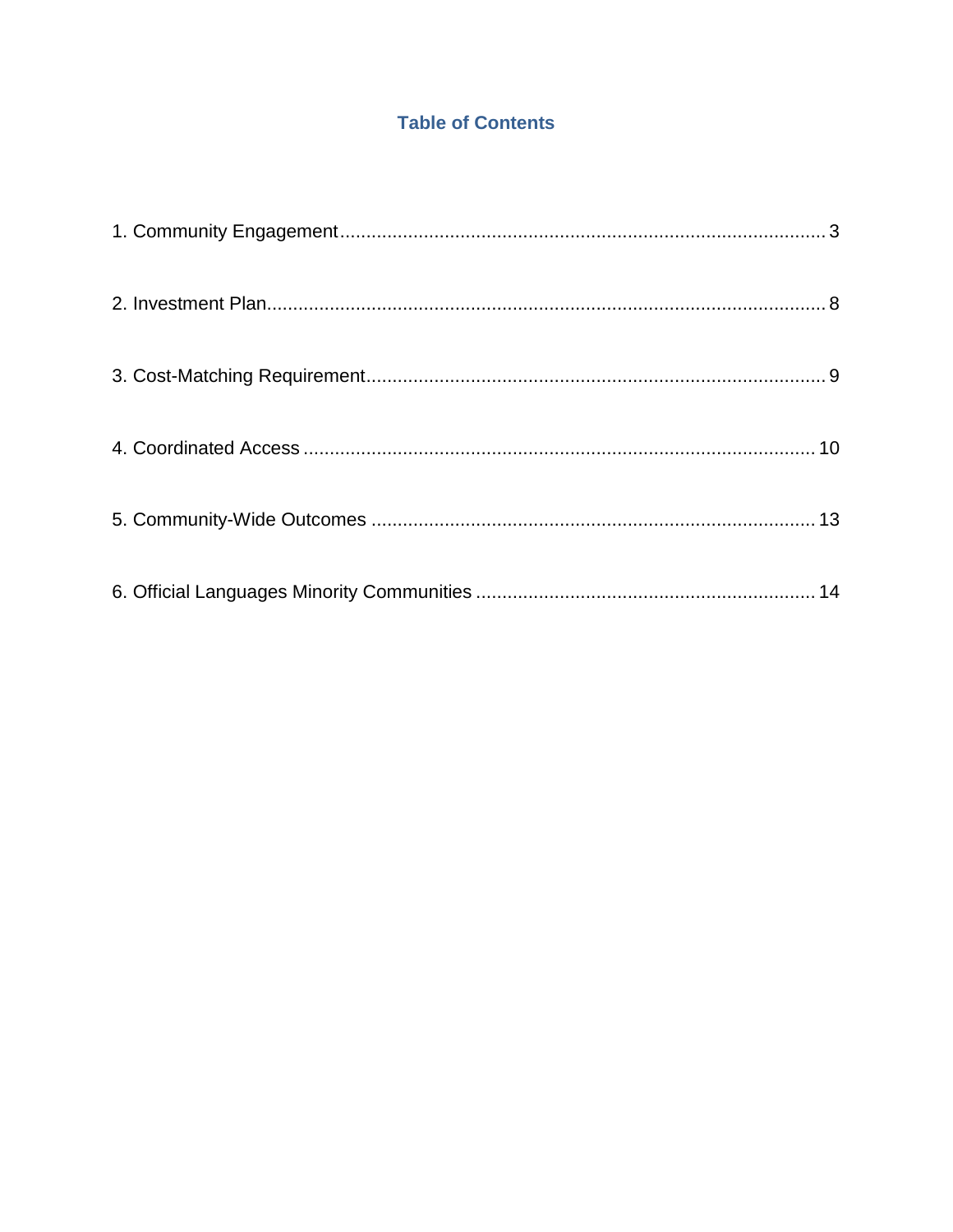### <span id="page-2-0"></span>**1. Community Engagement**

 $\overline{\phantom{a}}$ 

*Please identify the steps taken to engage your community stakeholders in developing this plan. 1*

With the establishment of the Community Entity (CE), and the effective work done by the CE coordinator over the past 7 years, stakeholders within the Cape Breton Regional Municipality (CBRM) are more knowledgeable about the HPS and RH homelessness funding streams and how they are able to effectively utilize the program to improve the services to those who are homeless, and at risk of homelessness. Representatives from the local health authority, people with lived experience, service providers, other funders, Indigenous organizations and even just concerned citizens were all invited to the consultation sessions. Anyone who has expressed interest in helping those who are homeless, or at risk of homelessness, has had their concerns heard and given the opportunity to have input into the 2019 community plan.

The CE was also fortunate to have engagement from its first voice Community Advisory Board (CAB) representative in the consultation process. Our first voice has been a CAB member since 2014 and although he is currently in a stable living arrangement he has over 40 years of lived experience dealing with his former addictions, mental health issues and homelessness. The CBRM CE and CAB have always strived to help its first voice member feel welcome, engaged and understand that their contribution to the group is invaluable.

Community consultation meetings were held on September  $10<sup>th</sup>$ ,  $11<sup>th</sup>$ , and  $12<sup>th</sup>$  in the downtown core (Sydney) the north side (North Sydney / Sydney Mines) and in the Glace Bay / New Waterford communities. Notices of the consultation meetings were posted in the local newspaper, sent to contacts via email and shared on social media. During the consultation meetings stakeholders were provided with information relating to Reaching Home, its eligible and ineligible activities and how organizations can apply starting from the call for proposals process, to completing the application, entering into a Community Entity agreement and the evaluation /monitoring of projects approved by the CAB.

 The CE has always struggled to engage the Indigenous population in our community. There are very few off reserve Indigenous organizations operating within the municipality and the organizations that are on reserve have been a challenge to engage. Notice of the consultation meetings were posted on several difference media platforms and mailed directly to Indigenous organizations that the CE Coordinator has had contact with.

 $1$  Engagement with local Indigenous organizations, and the Indigenous Community Entity and Community Advisory Board (if applicable) is expected in the development of this community plan.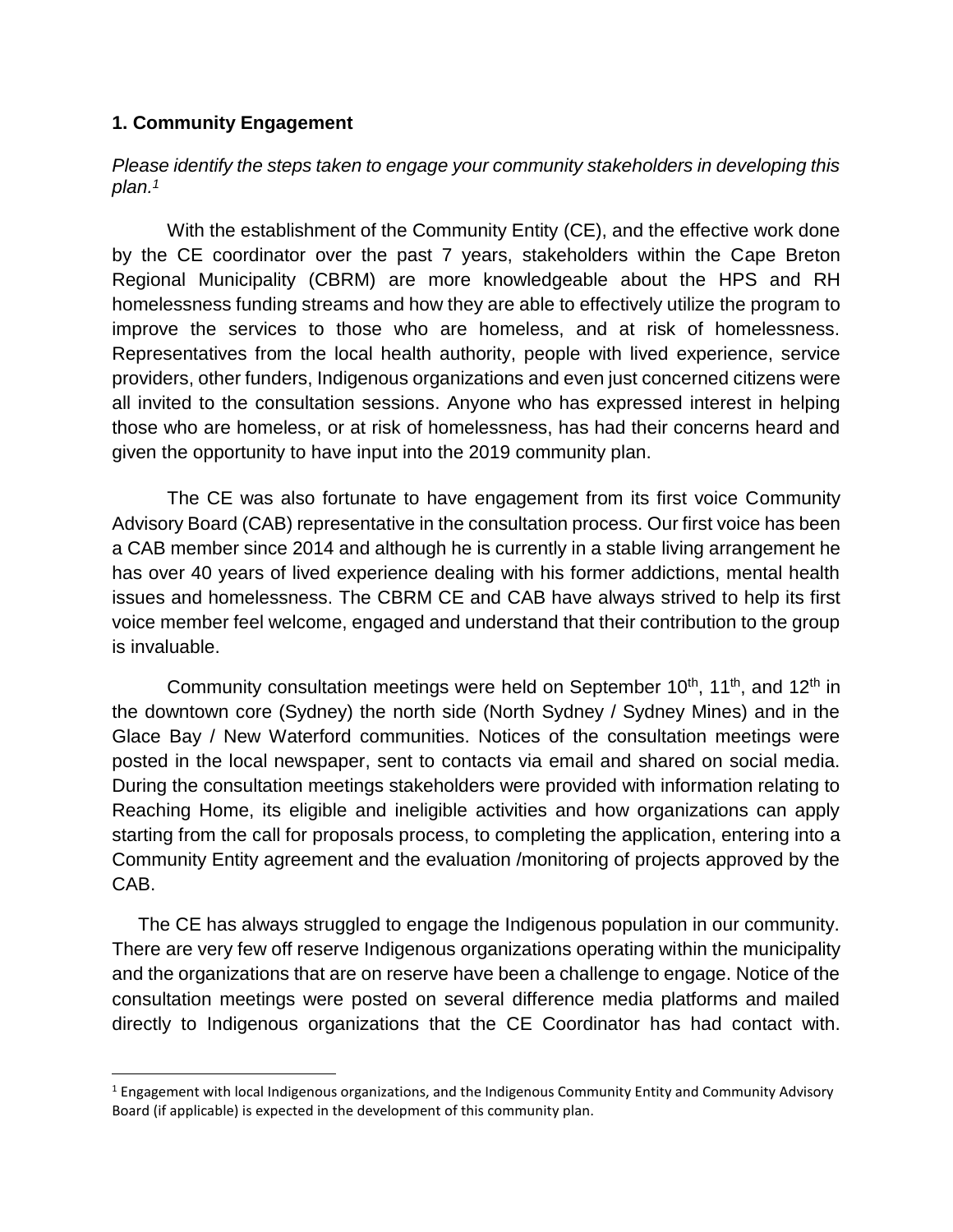Hopefully, in the coming years with the creation of the new Indigenous funding stream for Nova Scotia we will have more success engaging Indigenous organizations in the community plan process and in addressing homelessness within CBRM. The CE Coordinator has been involved in conversations with the Halifax CE and the newly formed Nova Scotia Indigenous CAB to help facilitate and administer the Indigenous-funding stream for the 2019-20 fiscal year. We look forward to having additional homelessness funding for the province of Nova Scotia and see this as a crucial aspect of engaging the Indigenous organizations in our communities. The CBRM CE will continue to take every step possible to engage the Indigenous community with Reaching Home.

 The second part of the consultation meetings allowed for the stakeholders to have their input into the community planning process. Listening to the opinions and concerns of the local stakeholders provides the CE with invaluable information to help direct the funding allocations to the most needed areas of our municipality. Many of the smaller outlying communities do not have the same service provision as the downtown core of Sydney and as we move to a coordinated access approach it is crucial that everyone, no matter what area of CBRM they reside in, have access to the supports and services they need.

### **Glace Bay Session:**

The CE coordinator went over each of the priorities in detail describing the eligible and ineligible activities, providing examples of types of projects that could be applied for and answering questions from the participants as they arose. The Capital Investment Priority was the most discussed as many of the participants still have issues with their organizations building or infrastructure that they struggle to find funding to maintain or upgrade. Participants were also very interested to discuss the Housing Services Priority recognizing that Housing First is an example of Housing Services and Shelter Diversion/Prevention already working in our community.

The CE coordinator spoke to the group about Coordinated Access and how it will complement the Housing First program we started 5 years ago. The group was very happy to hear that a coordinated access system of addressing homelessness will get local organizations and service providers to begin working together more as a coordinated team to better help meet the needs of those who are homeless or at risk of homelessness.

For the last 45 minutes to an hour of the meeting the CE coordinator collected feedback from the group. There was great discussion about the five priorities but the main issue that all the discussions kept coming back to was the lack of affordable housing in our community. Ultimately, this is why the group felt capital investments was one of the top priorities identified.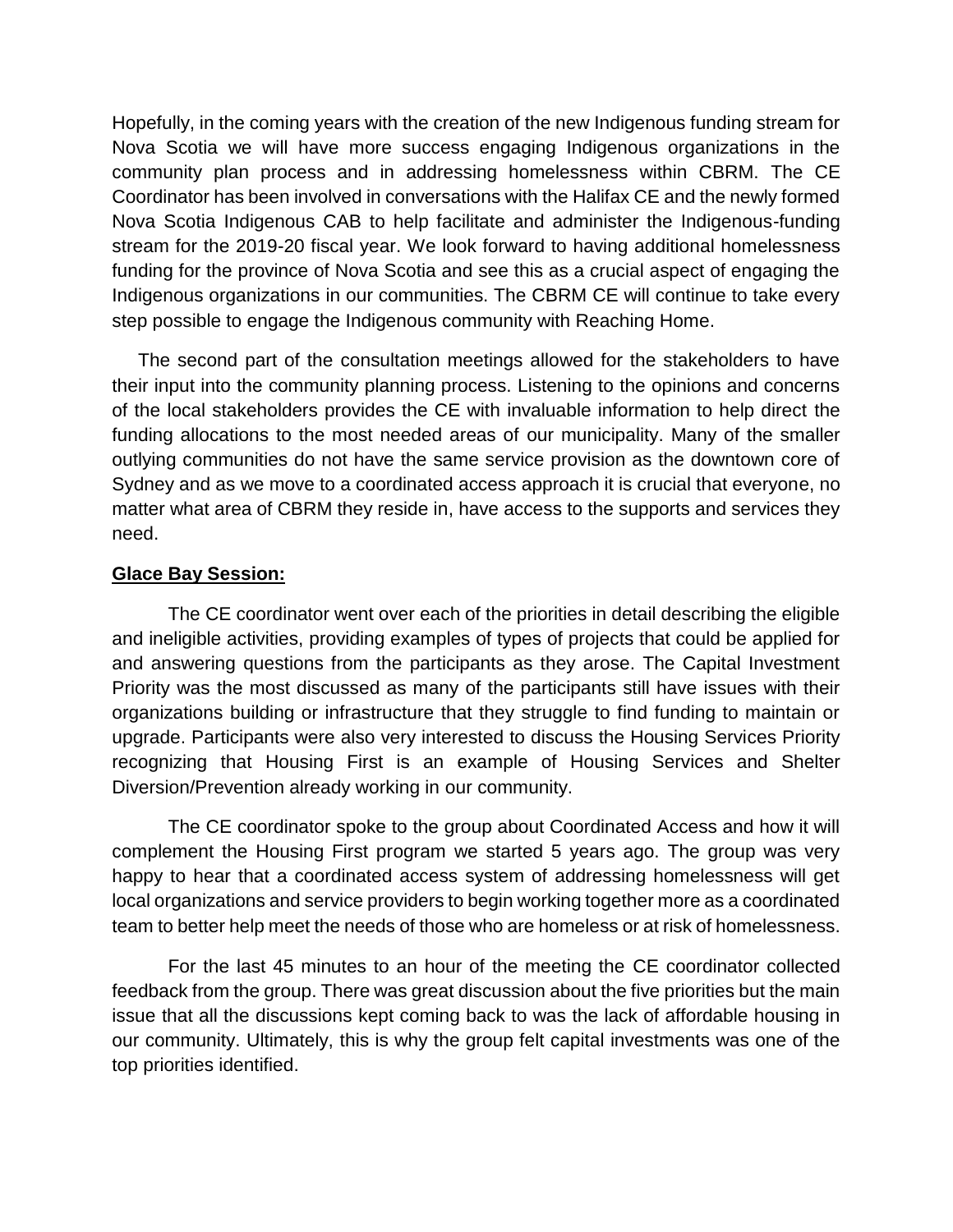One of the attendees very clearly stated that "Housing Services and Shelter Diversion/Prevention are only going to be possible if there are units available to house clients in, you can't place someone in a unit that doesn't exist."

Other issues that were discussed are:

- The gap in housing for people who are single, non-senior adults (including Youth). Most housing interventions are directed at families and seniors. CBRM needs more support for the single individual experiencing homelessness. (Targeted rentsupplements, more bachelor and one bedroom units.)
- Landlords who do not perform necessary upkeep to their rental units.
- Discrimination by landlords based on people's appearance or past.

### **Sydney Mines Session:**

The CE coordinator went over each of the priorities in detail describing the eligible and ineligible activities, providing examples of types of projects that could be applied for and answering questions from the participants as they arose. The group was very interested to learn more about Coordinated Access and how it could make it easier to connect clients on the North side (Sydney Mines /North Sydney) of our municipality with programs, housing and services in the city of Sydney. One attendee made the comment that for someone on a fixed income telling them to travel from Sydney Mines to Sydney (about a 20 minute car ride) for services is like telling them to travel to Montreal. So far everyone attending the meetings seems very receptive to Coordinated Access and the potential benefits it has to provide better service to those in need.

The CE coordinator and participants also discussed the Capital Investment Priority. There are still several organizations on the north side that are in need of repairs or upgrades. The group was also very vocal about the lack of affordable housing in their communities. One of the participants is currently working on a proposal for the provincial government that would create a mixed use housing/social enterprise site with hopes that the CAB/CE may be able to help with by provide Reaching Home funding.

The group was very engaged and provided excellent feedback to the CE Coordinator. The main issues that continued to come up was the lack of affordable housing units (specifically with relation to north side communities) but also CBRM as a whole. They also feel that there needs to be a Mobile Outreach Street Health (MOSH) team in our community. This would lessen the burden of bringing clients to the needed services by bringing the services right to the client. The idea of a MOSH team has been discussed between the CE, CAB and local Service providers for several years now and discussions with provincial decision makers and the health authority have already been taking place. The CE, CAB and community member's all agree that in a geographically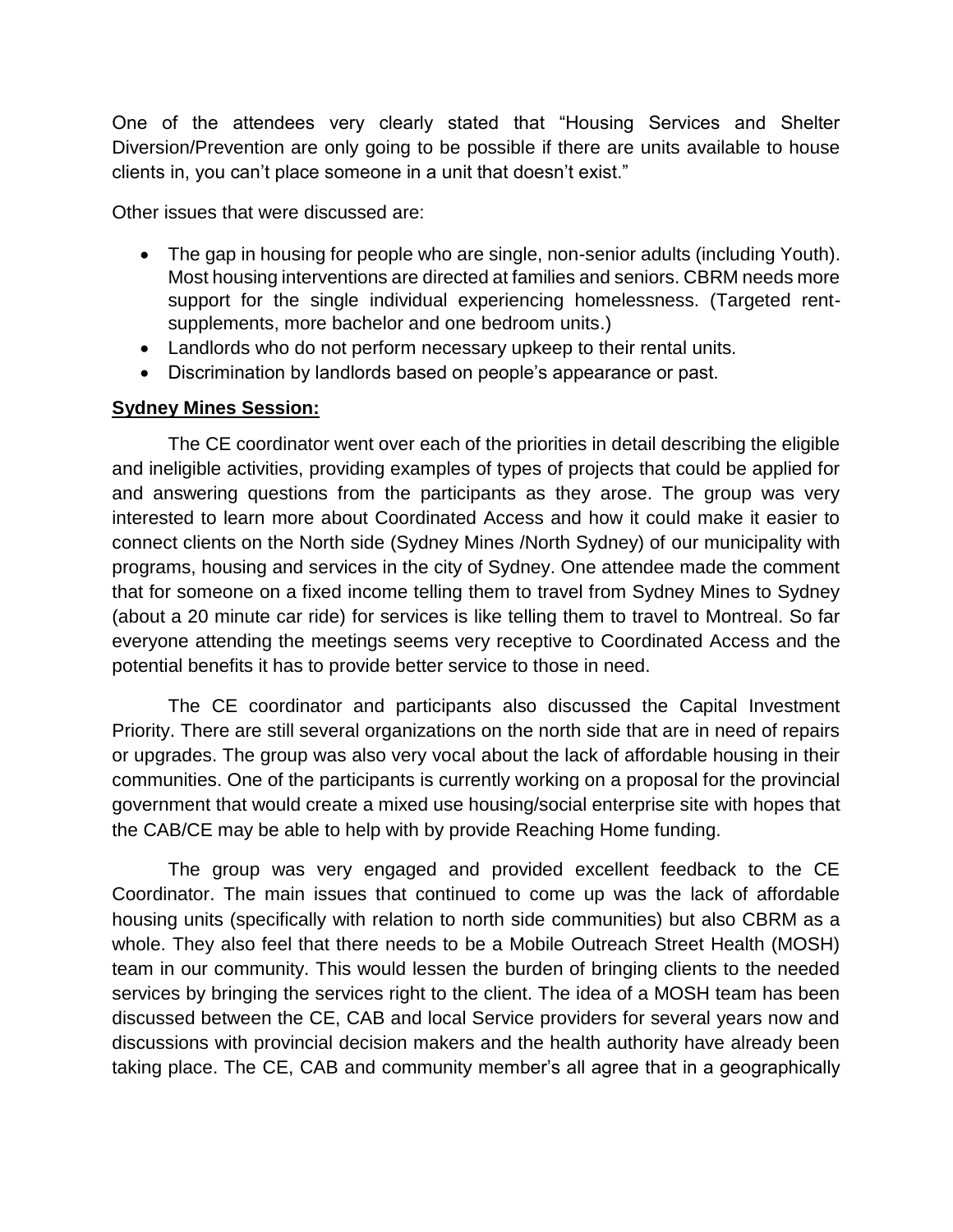sprawled out area such as CBRM a MOSH team is going to be necessary to reach all of the outlying communities with a coordinated access system.

Overall the feedback from the group was very positive and hopeful. They recognized the importance of each priority but the conversation kept coming back to the Support Services and Capital investment priorities. The group feels that the majority of services are in the downtown core of Sydney and very difficult for clients in the outlying communities to access. This is the main reason Coordinated Access was such a popular topic at this consultation. The group recognizes the benefits of everyone working together and being on the same page. A representative in attendance from the Nova Scotia Legal Aid has witnessed her clients being discharged to no fixed address and stated that discharge planning could prevent many of her clients from needing to access the Emergency Shelter.

There was a lot of great discussion and feedback from the group in Sydney Mines but much like the Glace Bay session the issues that kept coming up were the lack of affordable housing units and the gap in housing experienced by single, non-senior adults in our community.

The group also felt the municipality should be doing more to regulate landlords who are renting sub-standard units for a premium price and make the derelict/vacant buildings easier for housing groups to acquire and convert to affordable units before too much time passes and the building is unsalvageable.

### **Sydney Session**

After the CE coordinator went over each of the five priorities the group had a lengthy discussion about coordinated access. The overall response to the topic was positive with many attendees excited to have local organizations work together more. MOSH or Mobile Outreach Street Health Teams were also discussed and the group felt this would be the most effective method of implementing a coordinated access system in CBRM. Halifax has had a MOSH team since the beginning of Housing First but Cape Breton has yet to receive any provincial support towards funding a MOSH team.

The participants had some questions and concerns about the lack of affordable housing in our community and whether or not a coordinated access can operate when there is little to no available affordable housing units in CBRM. This was a common topic in all three communities. There are housing interventions for families and seniors but single (non-senior) individuals (including youth) have fallen through the cracks. Youth in particular require additional supports while experiencing homelessness and the group felt that a transitional youth housing facility could help break the cycle of homelessness early in an individual's life so they are better prepared to live more independently.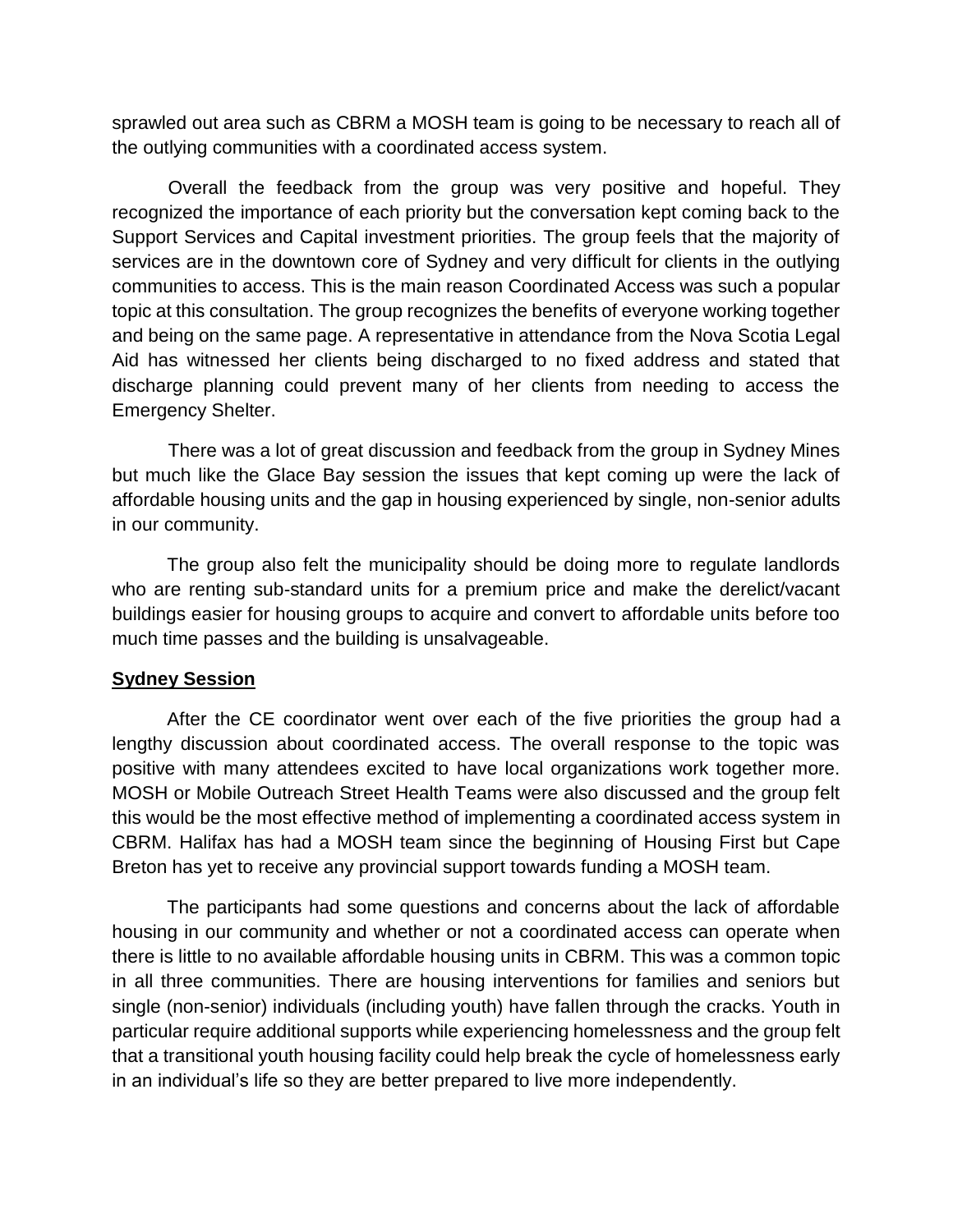Some of the other major concerns and comments heard from the Sydney session attendees were:

- More regulation of rental units and landlords to ensure they are providing safe, secure units and not taking advantage of vulnerable populations.
- Municipal government is not engaged enough (Lack of awareness)
- Municipality needs to be more proactive (less red tape for developers, quicker action on tax sales)
- An increase in the number of units will decrease the number of slumlords (they only have customers because of the lack of housing)
- New housing developments should be mixed use (affordable and premium)

The priorities identified in the Glace Bay area can be very different from the north side or downtown core and vice versa. By holding consultation meetings not only downtown but in each of the outlying geographical areas we were able to capture a complete picture of the issues / challenges that those communities face. For example, the lack of affordable housing was an issue raised in each of the 3 community consultations, while the communities outside of the downtown core say they need better access to transportation and services.

The community consultation meetings provided an excellent opportunity for quality feedback from those in their respective communities. The best source of information is the direct source and that is why we held several consultation meetings in each of the areas of our municipality. The people on the ground (frontline workers, community members) often have a different perspective on the problems and solutions for their community.

Our community has been very fortunate over the past 5 years to have several local research initiatives take place to better illustrate our housing and homelessness situation. Annex A at the end of this document highlights some of the key outcomes of the research projects as it relates to our community planning discussion.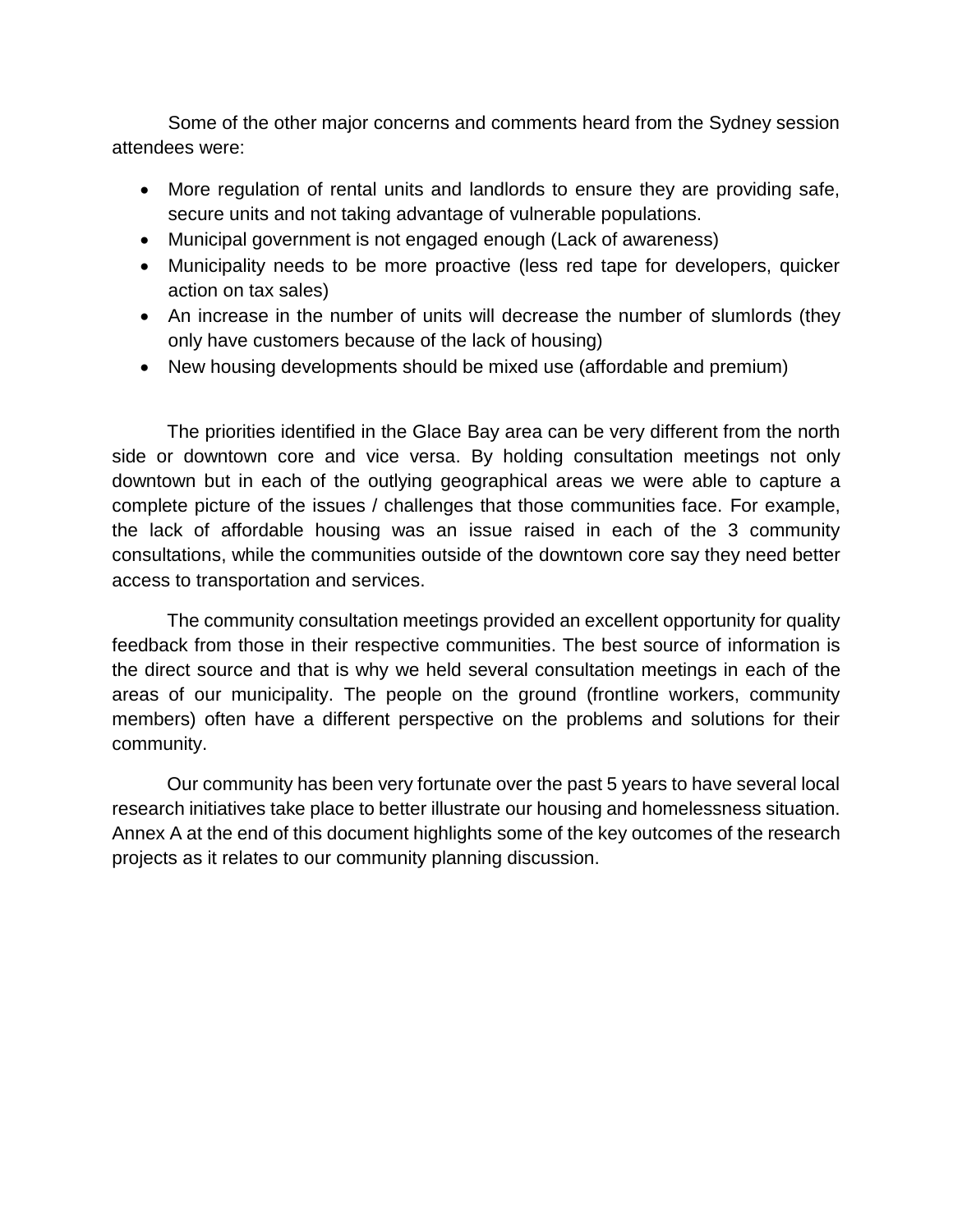#### <span id="page-7-0"></span>**2. Investment Plan**

*In the table below, please outline your planned allocation of Reaching Home funding from 2019-24 by investment area. Please note that it is acceptable that your community's funding priorities change over time. This investment plan is to demonstrate that your community has a vision moving forward for the allocation of Reaching Home funding. An example has been included in the Community Plan Reference Guide.* 

#### **Reaching Home Annual Allocation**

2019-2020: \$795,211 2020-2021: \$785,211 2021-2022: \$817,502 2022-2023: \$817,002 2023-2024: \$817,002

|                                                                                    | 2019-20 | 2020-21 | 2021-22 | 2022-23 | 2023-24 |
|------------------------------------------------------------------------------------|---------|---------|---------|---------|---------|
| <b>Housing Services</b>                                                            | 25%     | 25%     | 25%     | 25%     | 25%     |
| <b>Prevention</b><br>and<br>shelter diversion                                      | 15%     | 15%     | 15%     | 20%     | 20%     |
| <b>Support Services</b>                                                            | 20%     | 20%     | 20%     | 20%     | 20%     |
| <b>Capital Investments</b>                                                         | 20%     | 20%     | 20%     | 15%     | 15%     |
| <b>Coordination</b><br><b>of</b><br><b>Resources and Data</b><br><b>Collection</b> | 5%      | 5%      | 5%      | 5%      | 5%      |
| <b>Administration</b>                                                              | 15%     | 15%     | 15%     | 15%     | 15%     |
| <b>TOTAL</b>                                                                       | 100%    | 100%    | 100%    | 100%    | 100%    |
| <b>CCI Funding</b>                                                                 | 100%    | 100%    | 100%    | 100%    | 100%    |

The CBRM Community Entity and CAB plan to use the CCI funding to help fund the implementation of Coordinated Access. A Coordinated Access manager will be hired to work with local service providers on behalf to the CAB and CE. CBRM and Halifax Regional Municipality (HRM) Community entity coordinators have already had discussion around a provincial HIFIS network. The Halifax CE is about 18-24 months ahead of CBRM CE and has generously offered to help CBRM with its Coordinated Access implementation, specifically around HIFIS 4.0 implementation, database/storage, Privacy and Data provision agreements. Part of our CCI funding will go towards the support of this provincial HIFIS network which is currently only being supported by the Halifax CE.

Our community service providers are faced with aging buildings and lack of resources. Often it is a case of repair the building or provide services to clients in need. For this reason, capital projects have played an important role in the allocation of Homelessness Partnering Strategy (HPS) funding during 2014-19. The CE/CAB does not foresee this changing drastically over the next few years under the new Reaching Home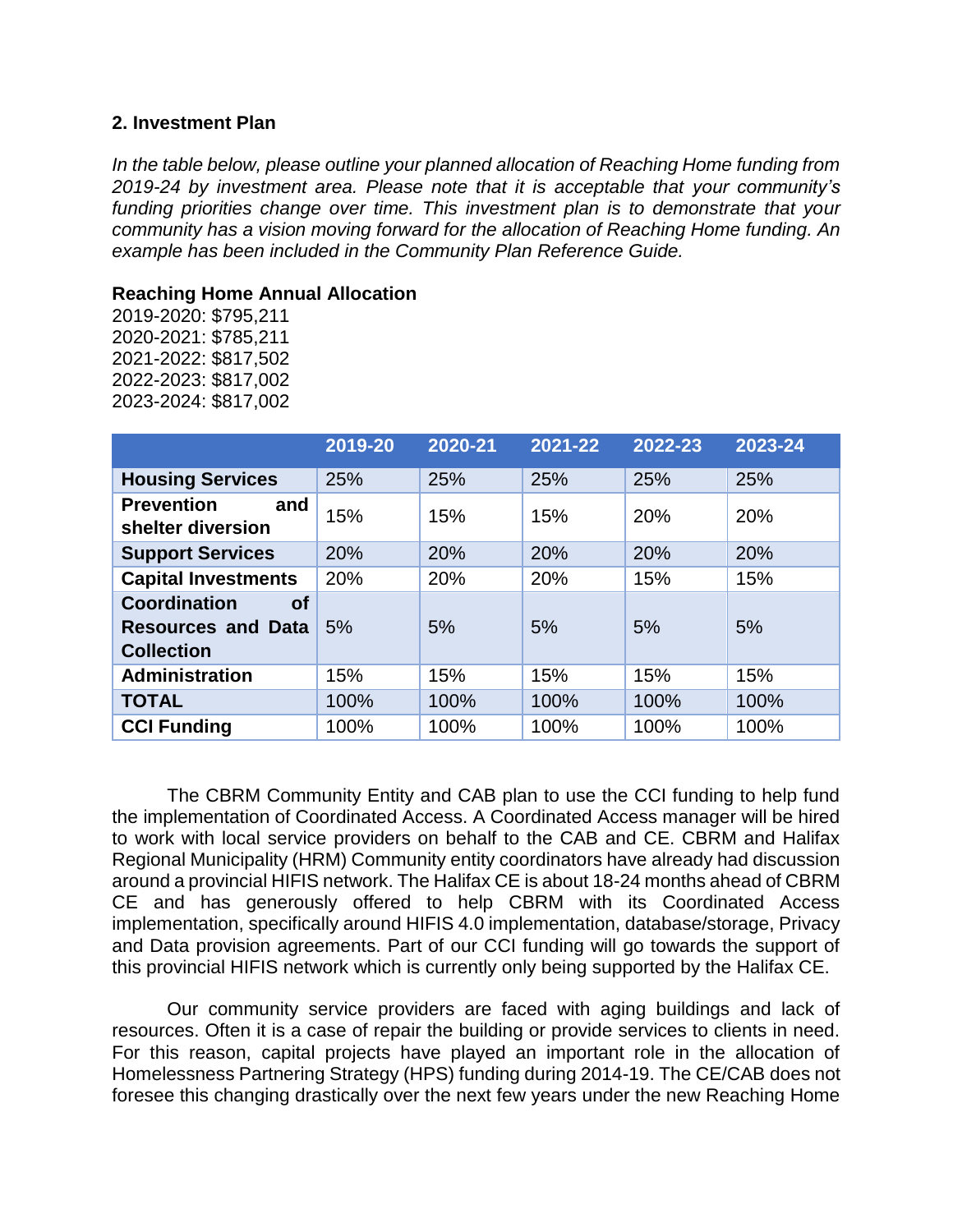(RH). For CBRM HPS and RH have helped preserve the capacity of many local service providers who were watching their building fall into disrepair. As organizations begin to have their immediate capital issues addressed they then shift gears and begin applying for more service provision projects. For this reason, CE/CAB expect to continue to receive capital project applications during the Call for Proposals (CFP) process and maybe in year 4 or 5 of this agreement the number of capital requests will begin to decrease.

## <span id="page-8-0"></span>**3. Cost-Matching Requirement**

*In the table below, please outline all funding for homelessness initiatives your community plans to receive from external partners from 2019 to 2024.* 

The CBRM Community Entity strives to secure and utilize as many different sources of funding as possible and strongly encourages its applicants to do the same. Being from a somewhat economically depressed region matching Reaching Home funding to other sources dollar for dollar can be a challenge. Some projects come to the table with more than \$1:\$1 ratio while others have mostly in-kind support. Both financial and in-kind support are greatly appreciated and in some instances the in-kind support is even more valuable than having dollar values.

That being said, the CAB and CE recognize how important it is to leverage the Reaching Home funding to maximize its impact and stretch every dollar as far as possible. The province of Nova Scotia plans to invest \$20 million over four years towards the creation of a poverty reduction blueprint (Province of Nova Scotia, 2018). This provincial funding will mainly be administered by Housing Nova Scotia (HNS) focussing on four main priorities; 1) increasing access to affordable housing, 2) sustaining public housing stock, 3) keeping and expanding partnerships and 4) ensuring their agency can meet existing and new challenges. The priorities of the Provincial Government and HNS complement Reaching Home very well and while CBRM will not see all of the \$20 million allocated for Nova Scotia we expect that our local organizations will be able to secure some of this funding for our community. In fact, over the past 15 months or so we have had a lot of success working with HNS and Canada Mortgage and Housing Corporation (CMHC) to open a new men's, women's, and youth shelter that will play an integral role in our Coordinated Access Program. The CE/CAB are confident that these partnerships will continue over the next five years but it is difficult to place a dollar value on it as the amount of funding we may receive is dependent on so many variables.

Housing Nova Scotia in the Eastern Region has an allocation under the RRAP program (Rental/Rooming House Assistance Program) to assist landlords with emergency or Health and Safety repairs. This program is targeted to assist landlords who are providing affordable housing to persons on low-to-moderate incomes with rents within Median Market Rents for the area. This program can provide funding of up to \$24,000 per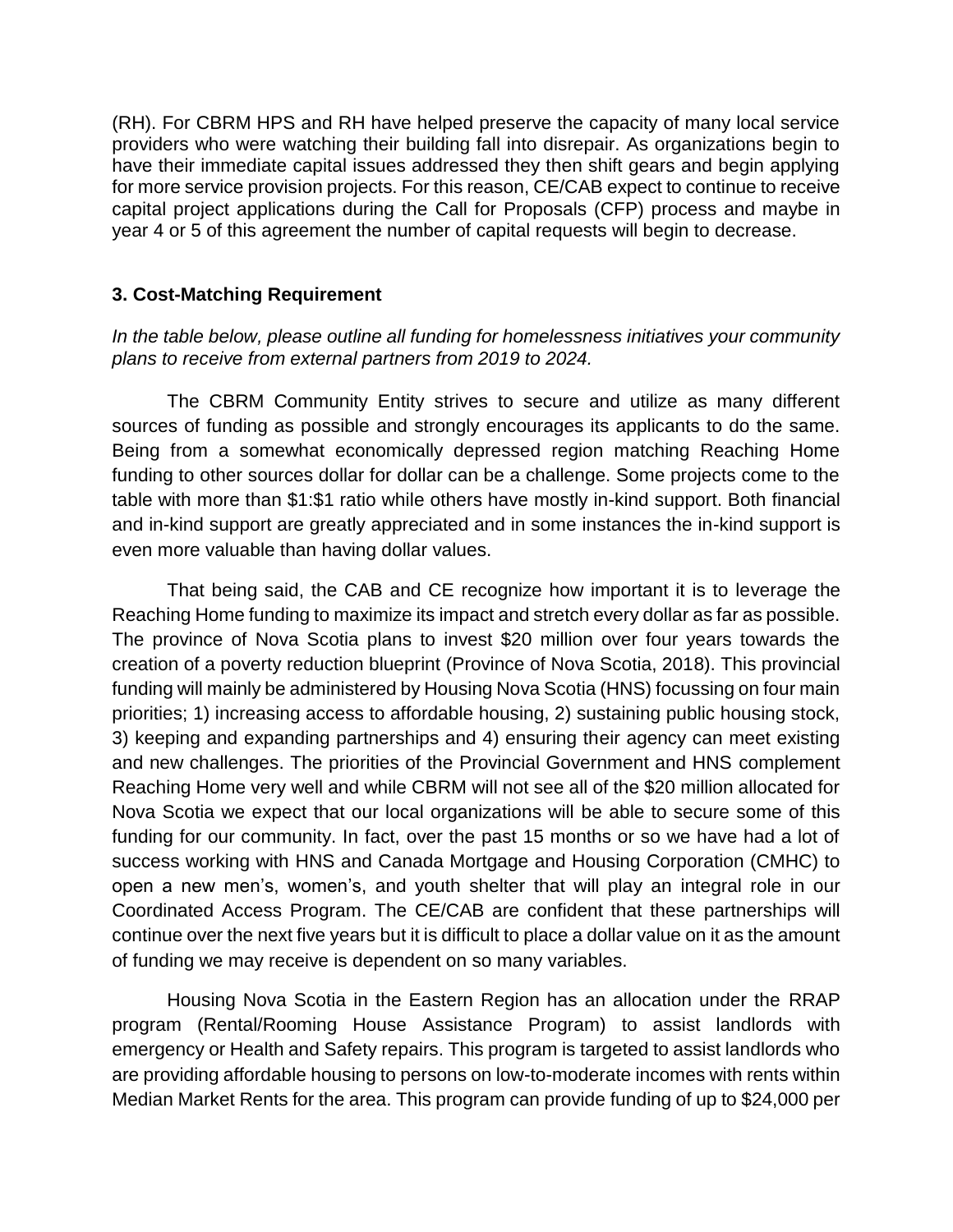unit under the Rental RRAP program and up to \$16,000 per bed unit under the Rooming House RRAP program. Housing Nova Scotia can also provide Disability RRAP funding to Landlords who are providing housing to persons with physical disabilities. The funding is up to \$24,000 per unit to fund the cost of eligible repairs relating to the individual's disability to support accessibility.

Our community has identified several other sources of funding (Listed Below) we are currently exceeding the \$1:\$1 ratio for 2019-20 and close to \$1:\$1 for the remaining 4 years. That being said, we will continue to identify and leverage as many other sources of funding that become available during the 5 year funding period.

| <b>Funder</b>                                       | 2019-20     | 2020-21                  | 2021-22   | 2022-23   | 2023-24        | $2019 - 24$ |
|-----------------------------------------------------|-------------|--------------------------|-----------|-----------|----------------|-------------|
| οf<br>Dept.<br>Community<br><b>Services</b>         | \$618,000   | \$671,000                | \$671,000 | \$671,000 | \$671,000      | \$3,302,000 |
| Housing<br>Nova Scotia                              | \$275,000   | \$125,000                | \$125,000 | \$125,000 | \$125,000      | \$775,000   |
| Canada<br>Mortgage<br>and<br>Housing<br>Corporation | \$458,000   | $\overline{\phantom{0}}$ |           |           | $\blacksquare$ | \$458,000   |
| Home<br>Depot                                       | \$20,000    | \$20,000                 | \$20,000  | \$20,000  | \$20,000       | \$100,000   |
| Total                                               | \$1,371,000 | \$762,000                | \$762,000 | \$762,000 | \$762,000      | \$4,419,000 |

### **Projected Funding towards Homelessness Initiatives**

### <span id="page-9-0"></span>*4. Coordinated Access*

*Please discuss the steps you will take to implement coordinated access system in your community. If your community has a coordinated access system in place, please describe how it presently functions.* 

Cape Breton Regional Municipality does not have a coordinated access system in place at this time but we do have some elements of CA already being done through our Housing First (HF) Program and the lead organization that operates HF program, Cape Breton Community Housing Association (CBCHA).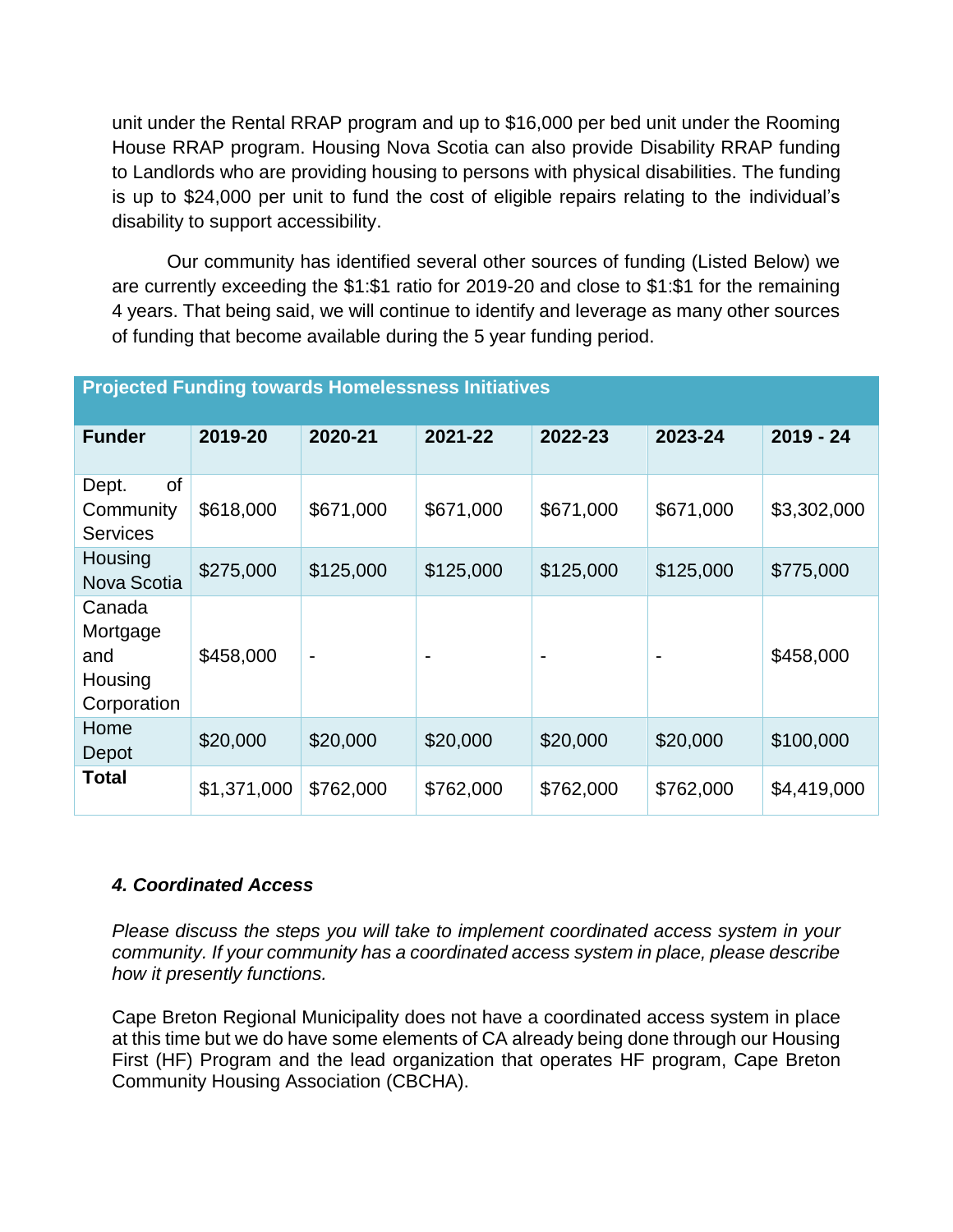We are currently maintaining a "By Names priority list" that was started during the 2018 Point in Time Count. The list is a living document that is updated regularly as new referrals come in. We also have a large number of our shelters and service providers using common assessment tools, our HF team uses both VAT (Vulnerability Assessment Tool) and SPDAT (Service Priority Decision assessment tool). We were also fortunate enough to have received VAT Trainer training provided to us by the Mental Health Commission of Canada, so we now have people in our community who can train others to properly use the VAT to prioritize clients.

In 2018 CBCHA began renovations on a new building to house their offices, the Housing First offices and a new accessible shelter for both men and women. This new shelter will be the central hub of housing in our community and play an integral part in our Coordinated Access system. Service providers and outreach sites will be able to refer clients struggling to secure housing to the CBCHA shelter where they will be assessed and prioritized. Based on their level of vulnerability the client will then be placed on the by names list to receive housing services. The most vulnerable will likely become HF clients while others may just need some help finding available units.

The shelters in CBRM are also already using the HIFIS 3.8 system to manage data collection. We have attended some training sessions on HIFIS 4.0 but have not made the switch from 3.8 to 4.0 at this time. We do not foresee any issues with having HIFIS 4.0 fully implemented in our community in the coming years. In fact, many of the local shelter providers are being switched over to HIFIS 4.0 at a provincial level. This makes it easier for us on a local level to get organizations using HIFIS 4.0.

On September 17, 2019 the HIFIS training team and representatives from the Halifax CE travelled to Cape Breton to assist some of our local shelter providers with the switch from HIFIS 3.8 to HIFIS 4.0. The group also met with the CBRM CAB and CE to discuss HIFIS 4.0 as it relates to the implementation of a coordinated access system. With a larger homeless population, more services and more federal/provincial funding then CBRM, Halifax is ahead of us in the move to implement C.A. Halifax has begun the process of creating a Province wide HIFISNS.CA network that they would like Cape Breton to be part of. This would provide Cape Breton with access not only to our local network but the larger provincial network.

As mentioned before these are the elements of CA we feel as though we have already implemented in CBRM. The Community Entity (CE) and Community Advisory Board (CAB) will form sub-committees on both CA implementation and HIFIS 4.0 implementation.

The coordinated access sub-committee will decide upon a governance model, establish terms of reference and oversee the management and accountability of the Coordinated Access system in our community. This committee will also decide upon many other elements of CA that we do not currently have in place, such as prioritization criteria and the referral process. Ideally, we see the CA sub-committee being comprised of representatives from the 3 shelters, the host organization (CA agreement holder) a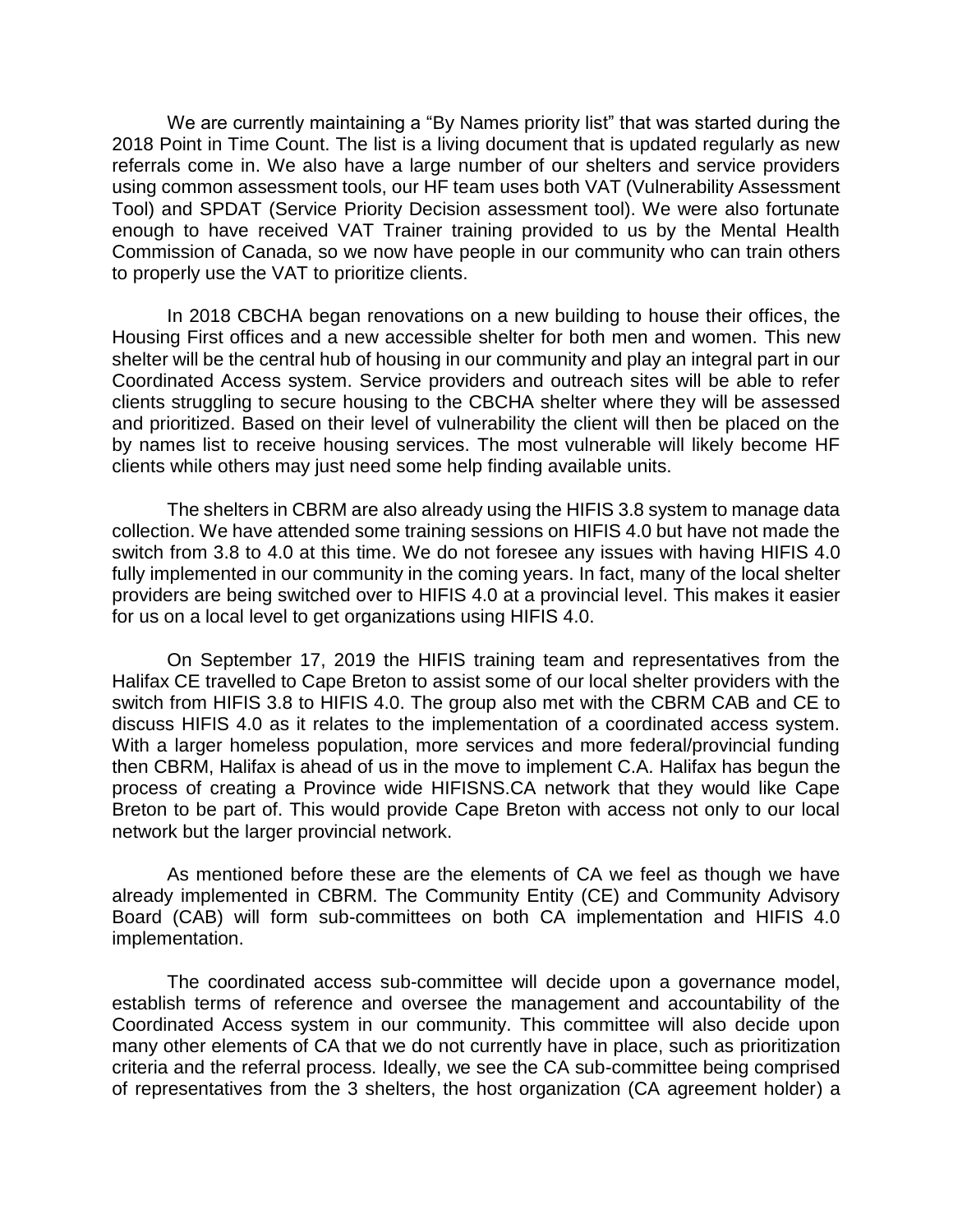number of CAB members, the CE coordinator and the individual hired to be the CA coordinator.

The HIFIS 4.0 implementation sub-committee will assist local organizations with implementation and on-going maintenance such as planning for legal advice on privacy issues, establishing a data governance framework and security procedures.

The Community Capacity Innovation (CCI) funding will be used to hire a Coordinated Access project manager, which will work closely with the sub-committees, the CAB and the CE coordinator to implement CA and HIFIS 4.0 before March 2022.

The Cape Breton Regional Municipality is the result of the amalgamation of several smaller communities (Glace Bay, New Waterford, Louisburg, Sydney Mines and North Sydney). This creates a very geographically sprawled out coverage area for implementation of CA. Most of the services needed by those who are homeless and at risk of homelessness are in the downtown core of Sydney. The smaller outlying communities do have service providers such as foodbanks and libraries, but the only emergency shelters are in Sydney. Two years ago under the HPS funding stream the CE funded a project with The Ally Centre of Cape Breton called "Safe, Supportive Spaces". This project resulted in the creation of 2 satellite offices in 2 of the outlying communities (Glace Bay and Sydney Mines). Both of these spaces were offered in partnership with trusted service providers already based in the respective communities. The Ally Centre is now able to provide services to clients in those communities which were previously only available by travelling to Sydney. Even though Sydney is only about a 20 minute drive from each of the outlying towns, for someone on a fixed income it was tremendously challenging and the distance was a huge barrier.

With the success of the safe, supportive spaces project, this demonstrates that the most effective way to offer CA services to the entire municipality is by creating a Mobile Street Outreach Health team or MOSH team. This team would be able to travel to each town and area of the municipality and meet with the clients instead of transporting every client to Sydney we would be able to transport the services to the client. If the MOSH team is unable to resolve the issue or the clients need additional services they would be able to assist that person with a referral and possibly even with transportation.

The CBRM CE and CAB have been meeting and speaking with our community members since the start of this 5-year funding period (April 2019) through individual meetings and again through the community consultation meetings the CE coordinator has been engaging the broader community in the implementation of Coordinated Access since the start of this fiscal year. Overall, the community and service providers have been very receptive to Coordinated Access. They are particularly happy to hear that CA will help get local organizations away from their "silos" and thinking more broadly as a community instead of as individual organizations. Ultimately, they recognize that CA benefits our vulnerable community members by having everyone working together and coordinating their efforts.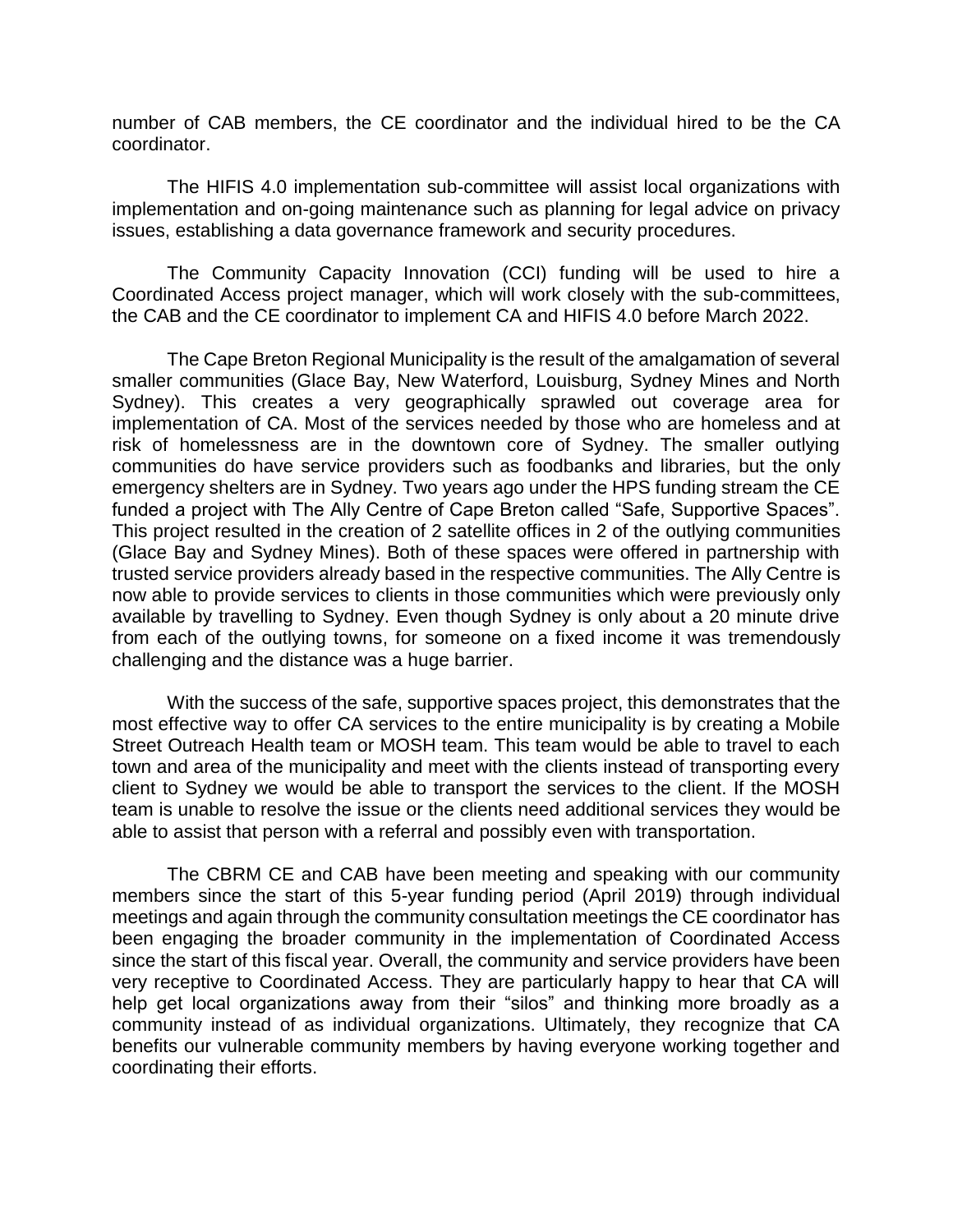Coordinated access has been presented to the broader community during local conferences and media reports which has resulted in questions and inquiries from the public about it. We feel all of these activities have informed and engaged the community in the early steps of CA implementation. In the coming months with the hiring of a Coordinated Access manager we will continue to engage and include the broader community in the process of implementation.

Engaging the Indigenous community has always been a challenge in our community. Up until recently there was no Indigenous Reaching Home funding stream in Nova Scotia and the designated communities funding stream had limitations on what Indigenous projects could be funded. This made it difficult to effectively engage Indigenous communities because we were asking for their guidance and assistance but had very little to offer in return. With the new Indigenous funding stream we see an opportunity to improve our Indigenous engagement while also helping them access some of this new Reaching Home funding. By improving overall Indigenous engagement in our community we expect to also improve the amount of engagement they have in the implementation of Coordinated Access.

### **Timelines:**

November 2019 – CAB and CE continue meeting with local shelter and service providers to explain coordinated access and the role each organization can play.

January 2020 – Once Community Plan in approved the CE will issue its first CFP with special interest given to organizations looking to be involved with Coordinated Access.

March 31, 2020 – Coordinated Access manager is hired with Community Capacity and Innovation (CCI) funding.

April 1, 2020 – March 31, 2021 – CA manager, CAB, CE and local shelters develop CA governance model and a HIFIS implementation plan

<span id="page-12-0"></span>March 31, 2022- Coordinated Access fully implemented in CBRM

### **5. Community-Wide Outcomes**

*If you would like your community to measure progress on additional outcomes beyond the [federally mandated outcomes,](https://www.canada.ca/en/employment-social-development/programs/homelessness/directives.html#h2.3-h3.3) please identify those outcomes. Please provide your proposed indicators, targets, and methodology for each of the additional identified outcomes.* 

Based on the analysis of the housing supply and demand resulting from research conducted by Dr. Leviten-Reid & Bridget Horel in 2016, it is estimated that an additional 400 affordable rental units are needed in the CBRM.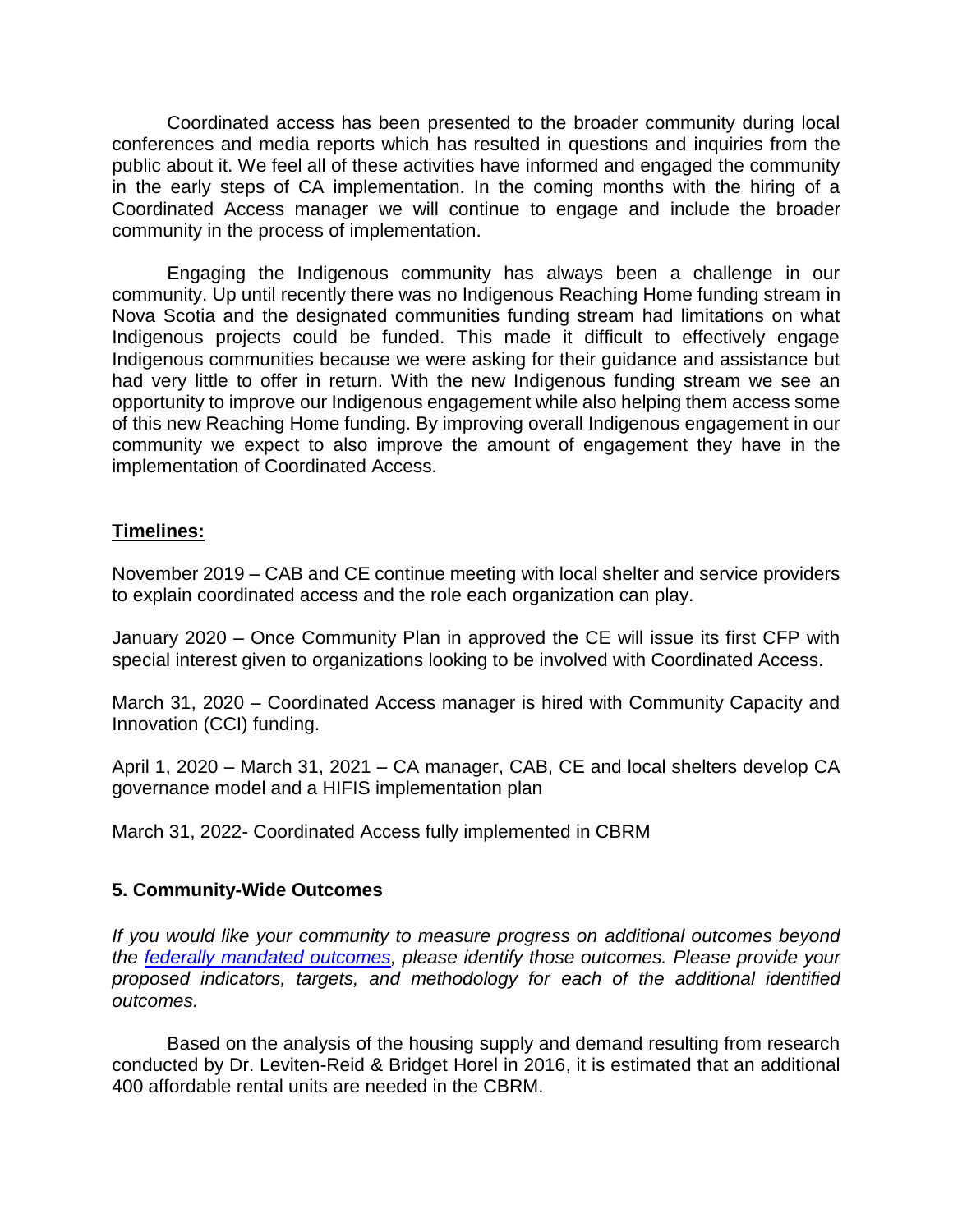One of our community wide outcomes will be to create 5 to 10 more affordable units in our community by the end of this 5 year funding period. The units can be market units, supportive units, transitional units or even boarding room units. The rent must be affordable either through rent caps or rent subsidies meaning the tenant is not paying more the 30% of their monthly income (CMHC) and the unit most be in decent physical condition.

The second community wide outcome will be to reduce the number of individuals discharged from public institutions into homelessness. We will have our local emergency shelters providers track the number of individuals accessing emergency shelter and homelessness services who were recently discharged from a public institution to no-fixed address. We will begin tracking this information next year (2020-2021) to establish a baseline and determine our target reduction based on that baseline number.

## <span id="page-13-0"></span>**6. Official Language Minority Communities**

*The Government of Canada has a responsibility under the Official Languages Act to ensure that programs and services meet the needs of [Official Language Minority](https://www.canada.ca/en/employment-social-development/programs/homelessness/directives.html#h2.3-h3.7)  [Communities \(OLMCs\).](https://www.canada.ca/en/employment-social-development/programs/homelessness/directives.html#h2.3-h3.7)Please describe the steps that you will take to ensure that the services funded under the Reaching Home take the needs of the [OLMCs](https://www.canada.ca/en/employment-social-development/programs/homelessness/directives.html#h2.3-h3.7) into consideration where applicable.*

There are no official language minority communities in the CBRM and in 7 years the CAB and CE have not had any requests to provide the information in any other languages. That being said, the CE and CAB are willing and able to assist any group, organization or individual who would like to learn more about Reaching Home funding in their preferred language by:

- Making project-related documentation and announcements available in both official languages;
- Actively offering Project-related services in both official languages;
- Encouraging members of both official language communities to participate in the project
- Providing its services, where appropriate, in such a manner as to address the needs of both official language communities.

We will also continue to monitor the demand for services in the official minority language on an ongoing basis so that if need be the right mix of sub-projects is in place to support OLMCs.

Note: ESDC has removed all personal and identifying information for members of the Community Advisory Board(s) from this document. To validate or change this information, please contact your Service Canada representative.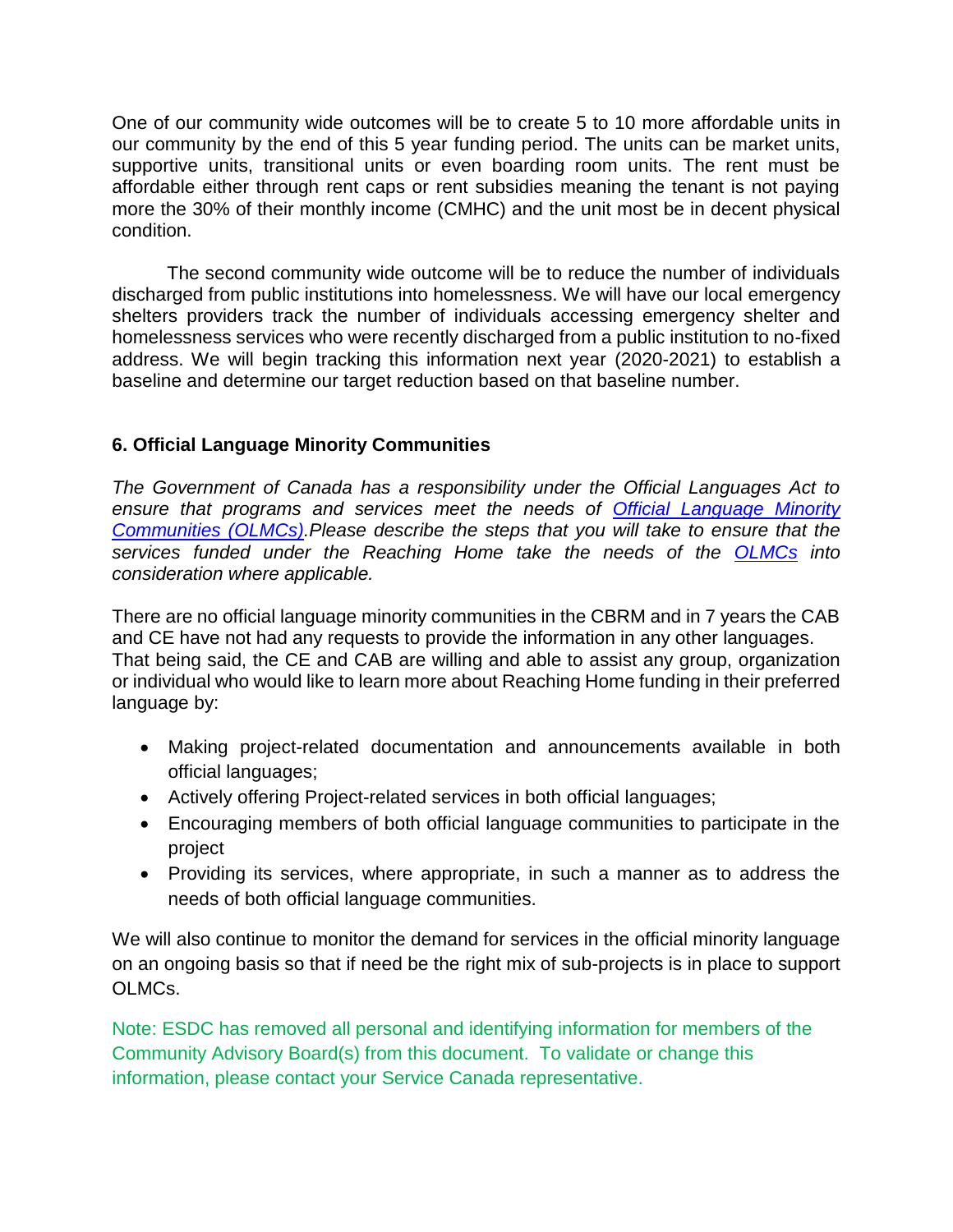# **Annex A**

# **Rental Housing Study – Leviten-Reid & Horel 2016**

The rental housing study completed in 2016 collected data from 292 landlords with a total of 5,627 rental units and 19 landlords with a total of 84 rooms in boarding houses. The study looked at the characteristics, types and composition on rental housing in CBRM.

## *Some of the key findings of the rental housing study are:*

- For profit landlords are the main provider of rental housing in the municipality, followed by public housing and then non-profit providers.
- More rental housing is available in Sydney than in non-Sydney areas combined, and rents are higher in Sydney.
- The maximum shelter allowances provided by the provincial income assistance program is only sufficient for a person to afford rent in 10% of market rentals but few of them are vacant.
- More than half of rental units have month to month leases. (This type of lease arrangement is to the benefit of the landlord not the tenant.)
- The majority of the rental housing stock is targeted towards seniors and families with children, while the majority of people struggling to secure safe affordable housing are youth and single (non-senior) adults.
- The majority of room or boarding houses are targeted toward students or individuals with low income or experiencing homelessness.
- Most rental housing is not accessible for persons with physical limitations.

## *Some of the key recommendations coming from the rental housing study are:*

- Affordable housing for all households in core housing need. This would best be accomplished through rent supplements in particular for youth and single, nonsenior adults.
- Development of more accessible rental units.
- Have the Canada Mortgage and Housing Corporation start collecting data on the secondary rental market instead of just the primary.
- Develop rooming houses specifically for women.
- Have the provincial government develop and share information with landlords, tenants and community groups regarding discrimination in the housing market.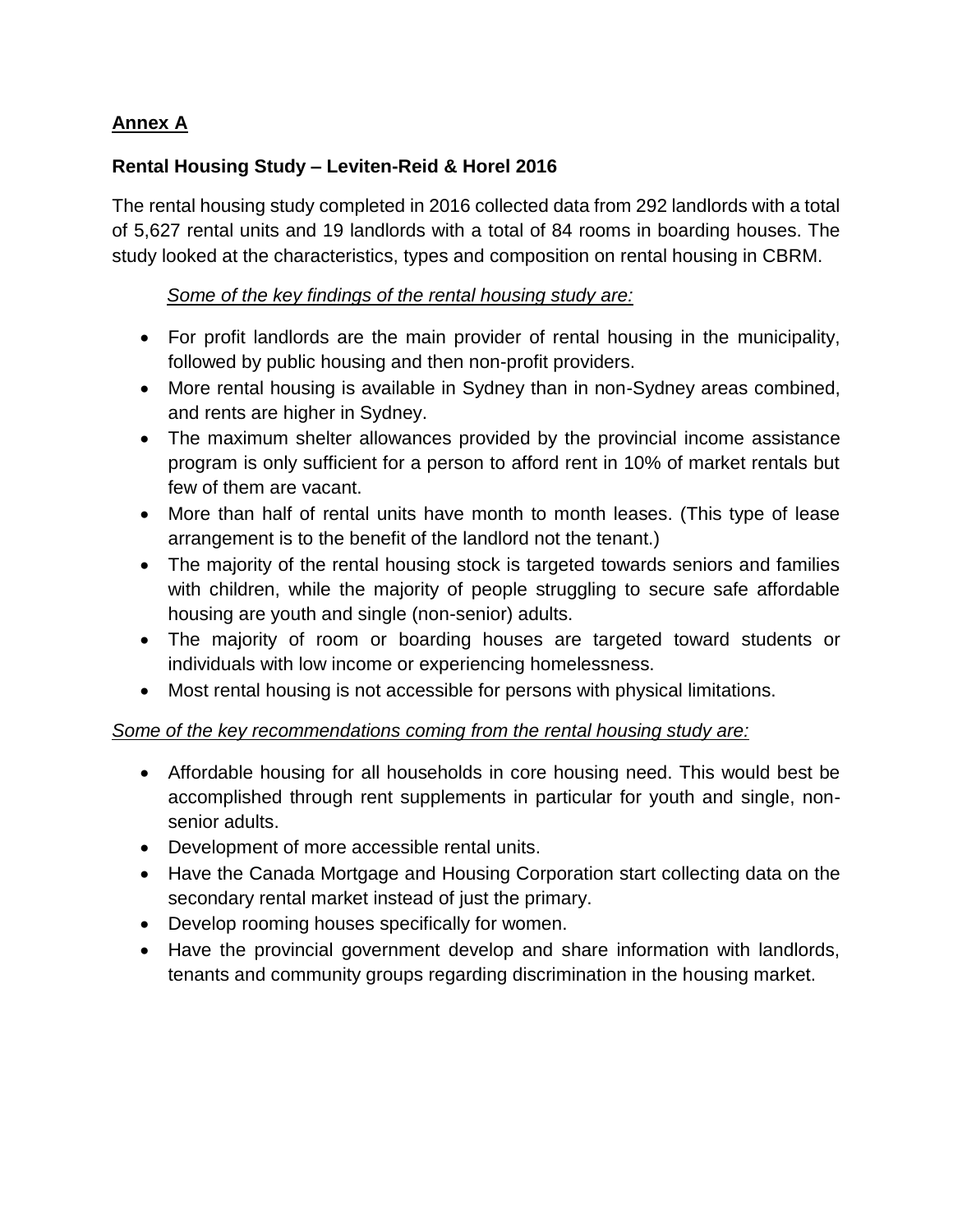# **Tenant Study – Leviten-Reid & Horel 2016**

The tenant study research project looked at the background and experiences of rental unit and rooming house tenants in the CBRM. Data was collected from 492 rental housing tenants and 26 rooming house tenants.

## *Some of the key findings in the tenant study project were:*

- Most rooming house tenants are single men with low income (under \$20K/year)
- An association was found between income and rental unit type.
- Low income reported by 76% of public housing tenants, 34% of non-profit tenants, and 38% of for-profit tenants.
- Rooming house tenants report poorer outcomes than rental housing tenants on indicators such as mental health, stress, life satisfaction, sense of community belonging.
- Compared to non-profit housing tenants, for-profit and public housing tenants report lower housing quality based on the need for repairs.

## *Some of the key recommendations that came from the tenant study project are:*

- Inspections of rental units and rooming houses to ensure units are safe and habitable (i.e. - installation of smoke detectors)
- Statistics Canada to collect better housing quality data through census.
- Housing first staff to focus on quality of units for tenants.
- Community based mental health supports to be accessible to tenants.

# **2016 Point in Time Count and 2018 Point in Time Count**

In 2016 and 2018 our community participated in the national Point in Time Count. This enumeration of homelessness in CBRM was done over 12 hour time period, based on surveys conducted on the street and through local organizations during the study period.

## *Some of the key findings of the Point in Time Counts are:*

- In 2018 there were 115 individuals experiencing homelessness, a decrease from 137 in 2016.
- In both PiT counts, 19% were age 24 or younger. There were more females than males and there was an overrepresentation of First Nations individuals.
- In both counts the main causes of homelessness were found to be poverty, addiction and substance abuse, family conflict and domestic abuse.
- More people are provisionally accommodated than absolute homeless, and absolute homelessness decreased in 2018.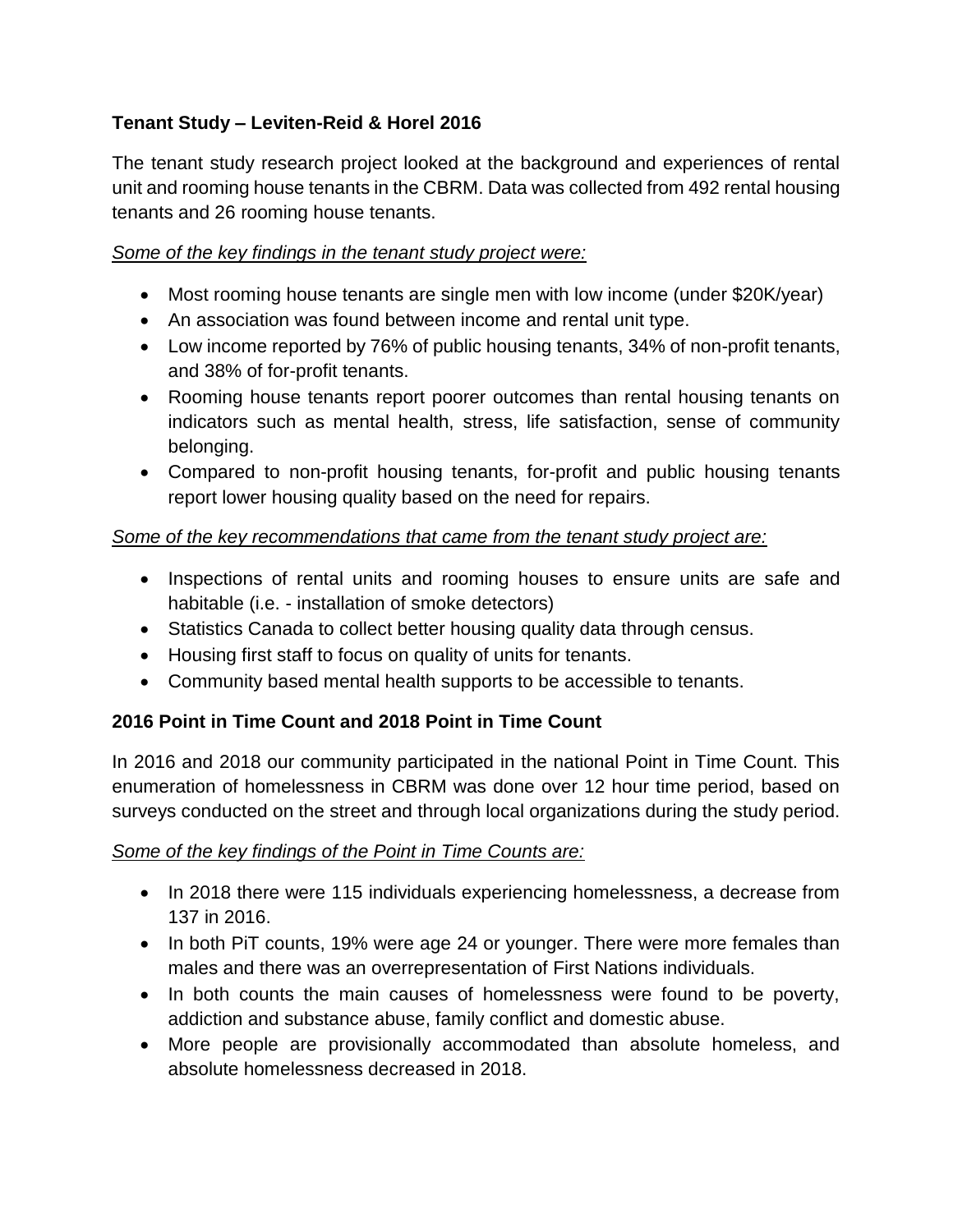- In 2018, in response to the question "What do you think needs to happen within CBRM to address homelessness?" the leading response was more affordable housing.
- In 2018 a by-names list was started and a registry week was held through the 20K Homes campaign under the Canadian Alliance to End Homelessness.
- The by names list will allow our community to monitor and prioritize housing placements.
- Having a by names list to work from is also an important part of moving towards a Coordinated Access system.

## **Service Based Count 2016 and 2018 – Bickerton &Oake 2016 / Roy & Bickerton 2018**

The service based homelessness counts of 2016 and 2018 was with the assistance of Public Health Services, Cape Breton University and the Affordable Housing and Homelessness Working Group of CBRM. It involved the enumeration of homelessness in CBRM over a 1 month period based on the service provider report of clients they interacted with during the study period.

## *Some of the key findings of the Service based studies are:*

- In 2018, there were 284 individuals experiencing homelessness, a decrease from 304 in 2016.
- The rate of people under the age of 30 experiencing homelessness increased from 38% to 42% by 2018.
- In both counts, the main cause's homelessness included poor housing options, low income, addictions/substance abuse, criminal history, family breakdown and mental illness.
- In both counts, most people experiencing homelessness are single, and more people are provisionally accommodated than absolutely homeless.

## **Youth Homelessness in the Cape Breton Regional Municipality – Moore 2018**

The Youth Homelessness in CBRM study was conducted by Brenda Moore in partnership with Cape Breton Community Housing Association (CBCHA), Public Health Services, Cape Breton University, Pathways to Employment and the Affordable Housing and Homelessness Working Group of CBRM. This study was done in conjunction with the Housing First for Youth Pilot project and Youth CREW skills development pilot project facilitated by CBCHA and Pathways to Employment. It involved consultation with 22 youth participants and over 60 service provider's with the ultimate goal of enhancing access to coordinated, adequate and appropriate services and supports for youth at risk of or experiencing homelessness. Providing transition planning to help youth exiting homelessness to live and independent life.